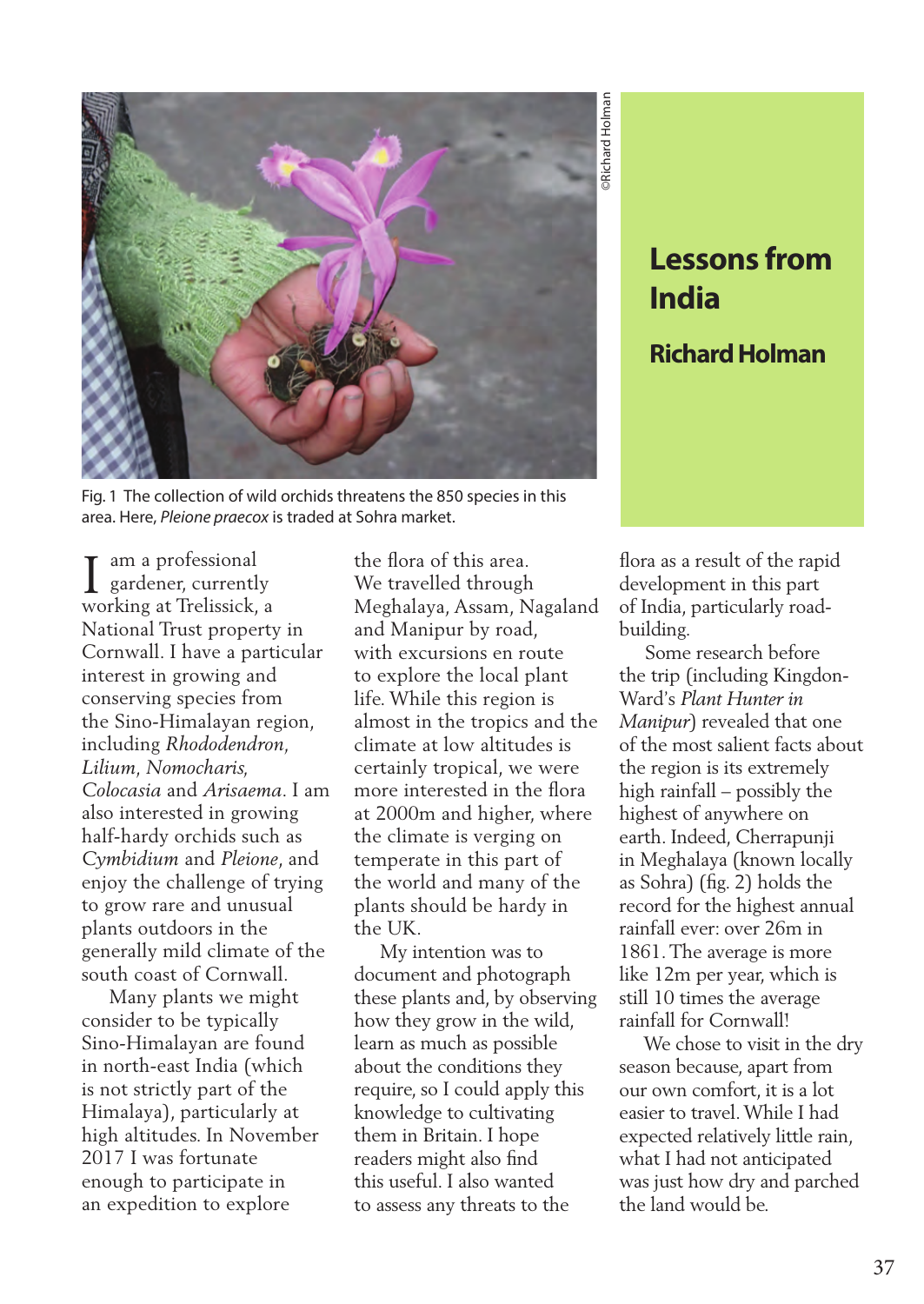

Fig. 2 Meghalaya, one of the wettest places on earth.

I was struck by the brown grass, dry soil and an absence of standing water. Considering that when we arrived in November 2017 one of the heaviest monsoons in living memory had finished only three weeks earlier, I was astonished not to see lakes, puddles and swamps. Although the forests were still green and lush, as we walked through them it was very noticeable that the abundant epiphytes growing on the trees were brown and drying out. Several waterfalls were in full flow and I think this gives a clue

**PRichard Holman** ©Richard Holman



Fig. 3 *Arisaema* in the garden.



Fig. 4 *Colocasia esculenta* 'Pink China'.

as to what happens to all that rain. The underlying rock is porous limestone, so I would guess that the rain quickly drains into the bedrock and thence into the rivers.

 The heavy rainfall is usually concentrated in the period May to September, while November to February is fairly dry. When we were there it was mostly dry and sunny with temperatures in the mid-20s, only slightly cooler and wetter at higher altitudes. The strong contrast between wet and dry seasons has important implications for cultivation in the UK.

 *Arisaema* and *Colocasia*  are tuberous aroids native to this part of India, with *Colocasia* commonly grown as a food crop. I grow both in the nursery at Trelissick, and I am attempting to introduce them into the garden. They tend to rot if left in pots when dormant in the winter, so I have learnt the hard way that they must be lifted and stored dry. One must also be cautious about watering them when they break dormancy, giving little and often until they are in full growth, when they enjoy generous water and feeding. This makes complete sense now I know about the sharp contrast between the monsoon wet season (our summer) and the dry season (our winter), which I try to replicate in the nursery.

 Although it is not so easy to control conditions in the garden, I would urge anyone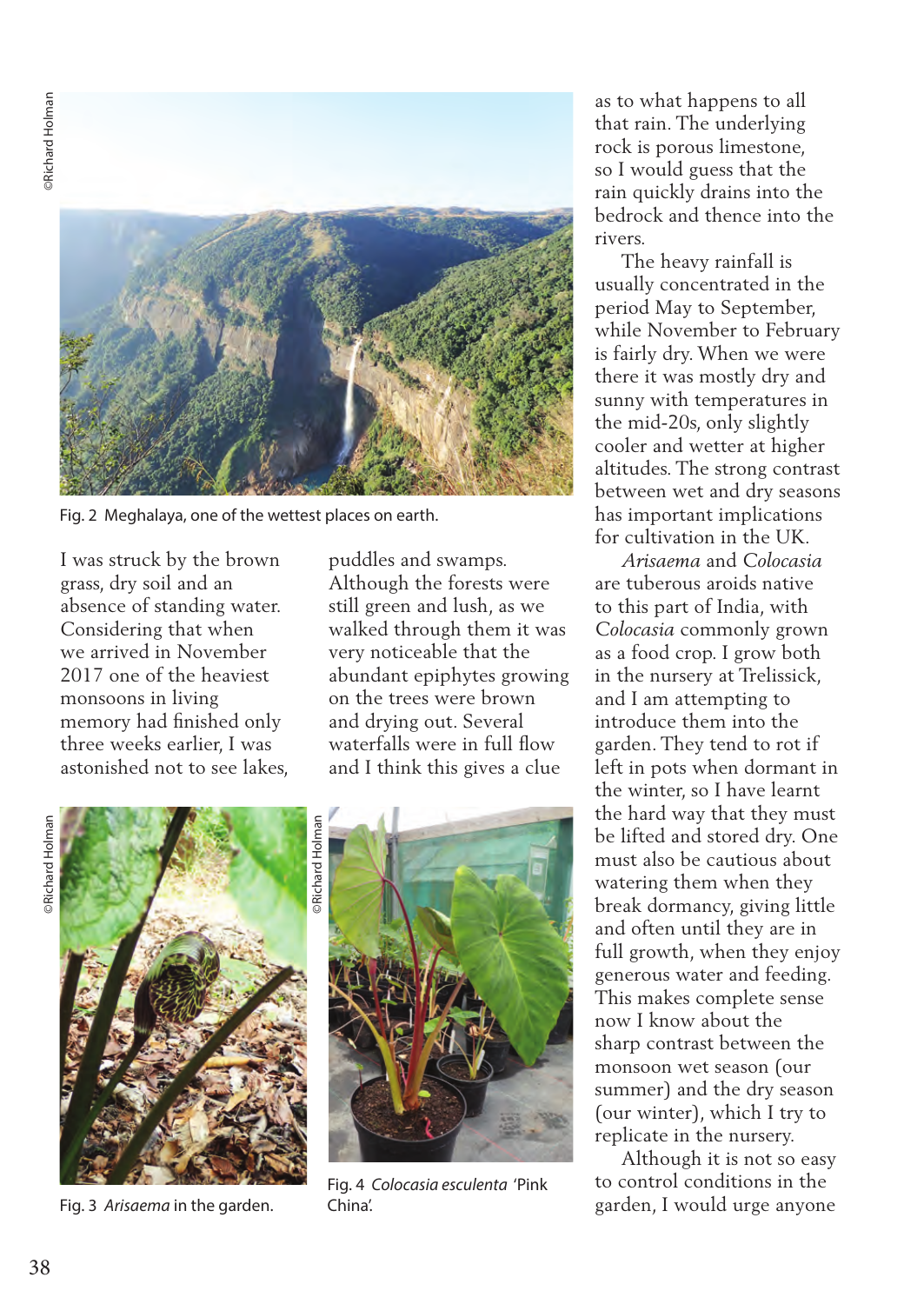who is interested to try growing these two genera. The key to avoiding rot during our wet winters is, of course, providing really good drainage.

 I have succeeded in growing several species of *Arisaema* in the garden (fig. 3) for three years now, with hardly any losses. All the commonly available species should be coldhardy (they came through sub-zero temperatures last winter), but they need a deep, leafy soil which gives good drainage. Mulching every year with a thick layer (20cm plus) of autumn leaves seems to work well to keep them frost-free and not too wet in our winter (the monsoonal dry season). They also prefer part to full shade (under deciduous trees or among shrubs). If you can arrange these two things they should provide you with interesting flowers and lush, tropical foliage almost anywhere in the UK. The wet part of the monsoon cycle applies as well, of course, and they'd appreciate a good drink in the summer – especially one like the summer we've just had!

 *Colocasia* are not so coldhardy, but there are species which can be successfully established in milder areas: try *C. gaoligongensis, C. esculenta* and *C. e*. 'Pink China' (fig. 4). They prefer more sun and warmth than *Arisaema*, and a very rich soil – but the same care ensuring wet and dry conditions

applies, perhaps even more so. I grow them in a mixture of our own compost and bark chips, with a drip hose running through it. The hose irrigates them all summer when they are in growth, though I have seen them grown beside a pond as marginals – they love water! As soon as they start to die back in autumn, I switch off the hose and follow with a thick mulch of compost (30cm plus) as they tend to be nearer the surface than the tubers of *Arisaema*, so need protection from frost. The bark chips should provide enough drainage to keep them from rotting in the winter, and even if the main tubers rot they will regenerate from the stolons which are freely produced.

 There are around 850 species of orchids native to north-east India, and while most are not hardy in the UK, certain *Cymbidium* (fig. 5) and *Pleione* (figs 1 & 6) could be considered halfhardy since they can survive outside as long as they're kept frost-free in the winter. We saw several species growing wild, or sometimes epiphytes which had fallen from the forest canopy, however the best place to see them was at the botanic gardens we visited. This is partly because wild orchids are being over-collected by local people, making many species rare in the wild.

 To some extent, the monsoonal cycle also applies to growing *Pleione* 



Fig. 5 *Cymbidium elegans.*



Fig. 6 *Pleione maculata.*

and *Cymbidium*. I tend to lift *Pleione* when they are dormant in winter and keep them somewhere dry, dark and cool in paper bags, and then water them frequently when they're in growth. I just ease off watering *Cymbidium* in winter and keep them in a frost-free greenhouse, then put them outside and water freely when they start growing again.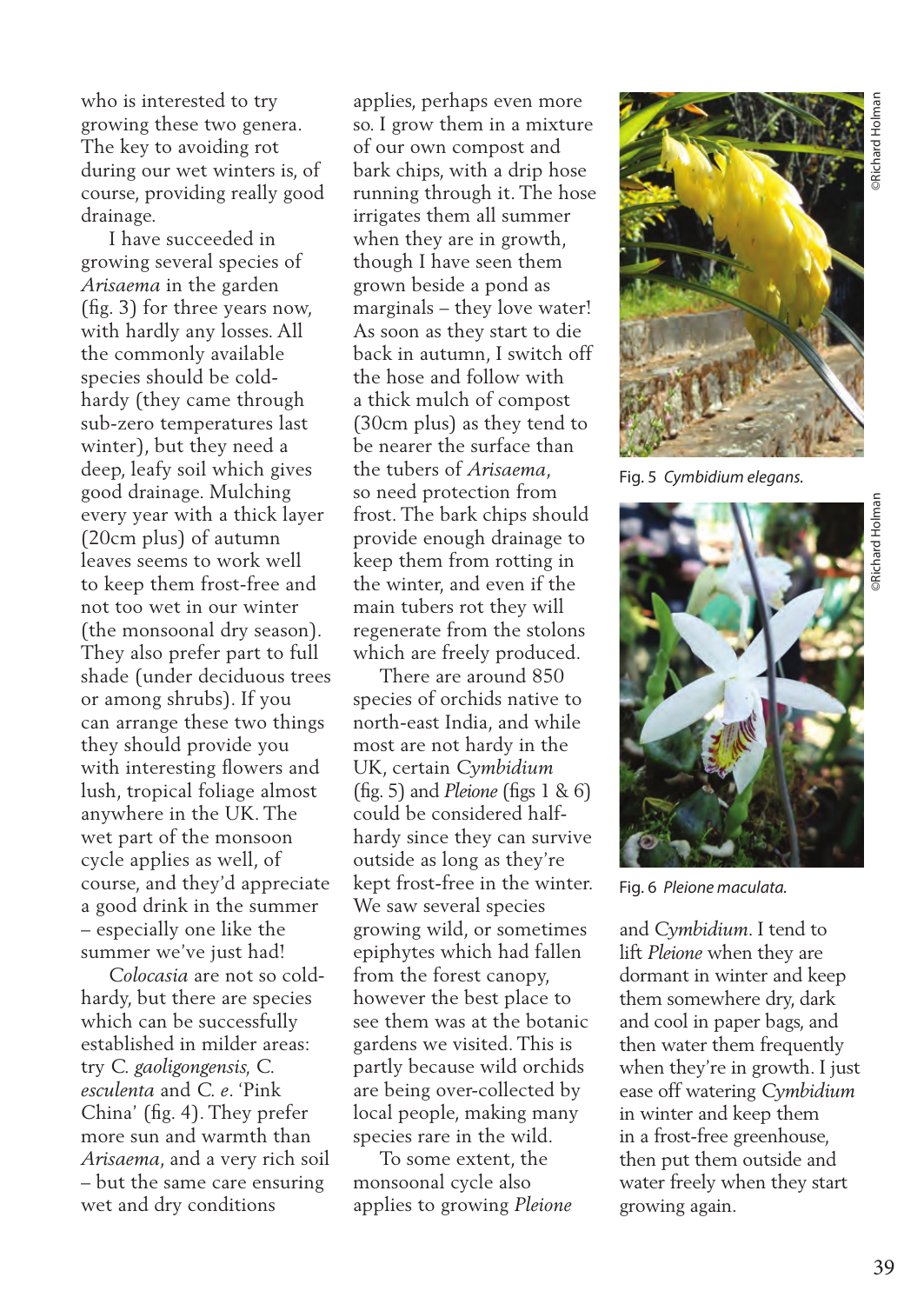**PRichard Holman** ©Richard Holman



Fig. 7 Mount Japfu, more accessible with a forest road.

 I learnt a few other tips for cultivating orchids from speaking to those growing them at the botanic gardens:

 For pleiones the best medium to use is leafmould with some bark chips added, growing them in terracotta pots. Water them really well when they are rooted and growing (ideally from the base), but when the leaves start to die back stop watering altogether and allow them to dry out naturally.

 Cymbidiums, it seems, naturally grow as either epiphytes or terrestrial orchids. I saw that the same species, *Cymbidium elegans*, appeared to be equally happy growing in a tree or in the ground or in a pot with soil as the medium. When I have used simply compost as the medium for growing them in pots, I have found that Cymbidiums suffer from excessive wet. Therefore, as a result of my observations in India, I have changed the growing media to a mixture between 'epiphytic' and 'growing in soil'. I mix 3 parts small/ medium bark, 2 parts sphagnum moss and 1 part John Innes No. 3 loam-based compost, and use terracotta pots rather than plastic to prevent them staying too wet.

 Most of the wild species of orchids need very little feeding; the growers give a very weak liquid feed of a balanced NPK fertiliser, and only occasionally, or not at all for very sensitive species. This makes sense as one would imagine that an epiphytic orchid growing in a crevice in a treetop would receive very few nutrients there – just occasional

rotting leaves. I have altered my feeding regime for orchids accordingly, and now I give only a balanced NPK liquid feed at one-quarter the recommended dilution once a month when the orchids are in active growth – and none at all when they slow down in winter.

 One of the most interesting and botanicallydiverse areas we visited was Mount Japfu, the second highest peak in Nagaland and the site from which Kingdon-Ward collected the first introductions of *Rhododendron macabeanum* among other species. It was impressive to see large specimens of this beautiful, big-leaved rhododendron still thriving there, and some were recovering well after being damaged in a forest fire a few years earlier.

 A potential concern for the flora of Mount Japfu (fig. 7) was that a rough forest road leading up towards the peak had been cleared four years earlier. This might have made it easier for the forest to be exploited for firewood, hunting and orchid collection, and the improved access could have made further forest fires more likely. However we saw no evidence of this on our visit, and the forest road appeared not to be regularly used by vehicles. In fact I was pleased to see that the road was being reclaimed by the forest and its free-draining gravel surface formed a perfect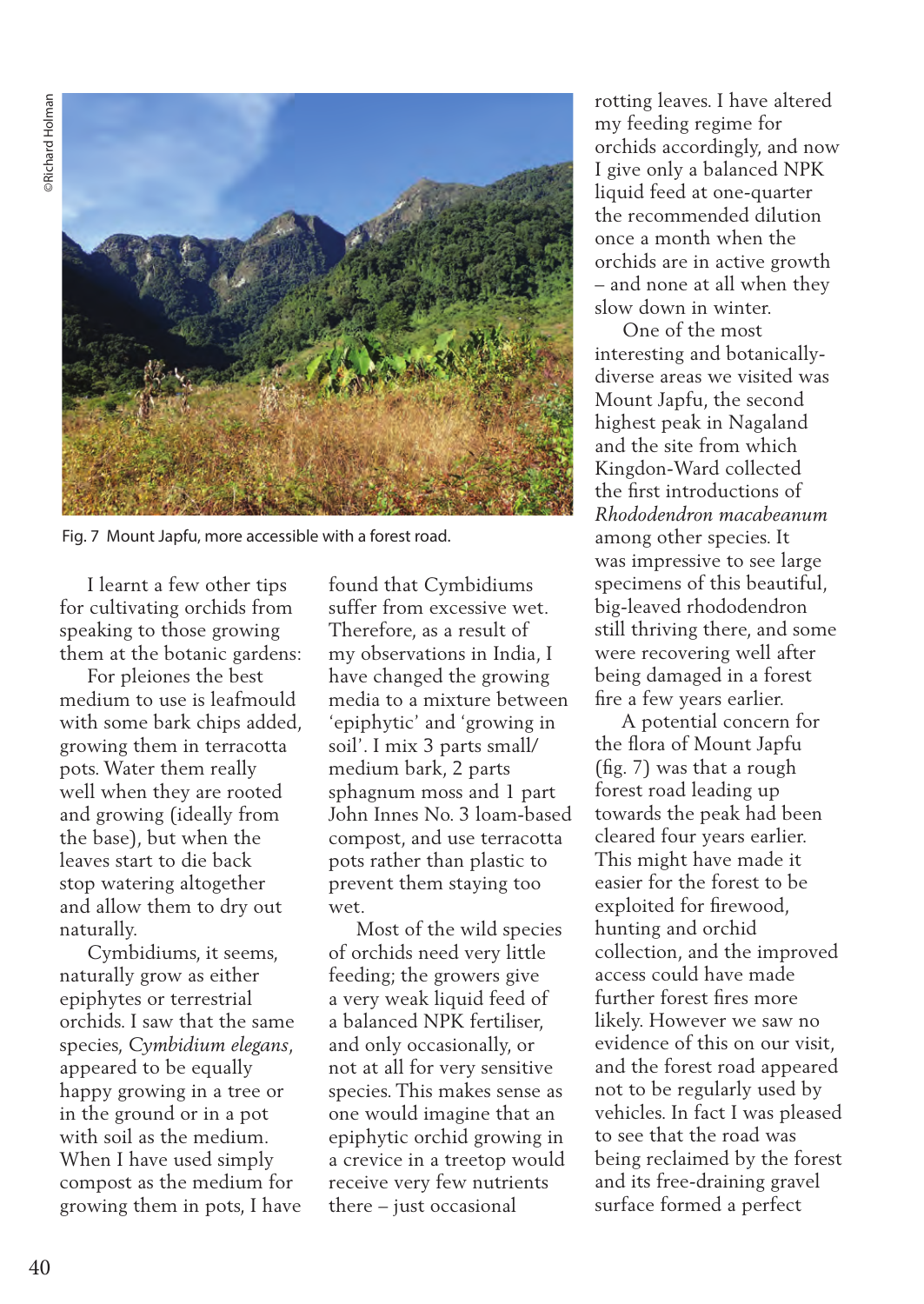©Richard Holman Richard Holmar

seed-bed for rhododendron seedlings, which we saw in profusion!

 Although the rhododendron seedlings might have benefited from the lack of competition for light on the bare gravel track, I noticed that the areas where they were really flourishing and growing into strong young trees were where they enjoyed a thick layer of leaf litter round their base. I guess this leaf mulch provided nutrients, good drainage and a cool, waterretentive blanket round their roots. Rhododendrons have shallow roots and like them to be kept moist, but they don't like to sit in soggy soil or have the base of their trunks wet. For this reason they don't like to be kept in plastic pots, especially when they get a bit bigger. I have struggled to grow them on past a certain size in the nursery for this reason. After observing how they grow happily in nature, I've now decided to plant them out in an open bed with shade netting and a very free-draining soil. To further emulate their natural growing conditions, I cover the soil with a thick leafy mulch and top-dress with a slow-release fertiliser. This year, because our tree ferns at Trelissick were scorched in the cold winter, I used a mulch of their shredded fronds (fig. 8). This has worked really well, retaining some moisture even in the extremely hot weather, and



Fig. 8 A thick tree-fern mulch cossets young rhododendrons back in **Cornwall** 



Fig. 9 Dzukou Valley, 'the Valley of the Flowers'.

the rhododendrons have looked the best ever. I am sure any mulch of fallen leaves would do just as well as long as it's thick enough, and such a mulch would equally benefit other woodland plants in the nursery or the garden.

 One other place I should mention is the Dzukou Valley (fig. 9), also in

Nagaland. This beautiful and eerie landscape is sometimes called 'the Valley of the Flowers'. In May and June it is festooned with wild flowers, including the Dzukou lily (*Lilium chitrangadae*, although some authors believe this is simply a darker-pink version of *Lilium mackliniae*, which